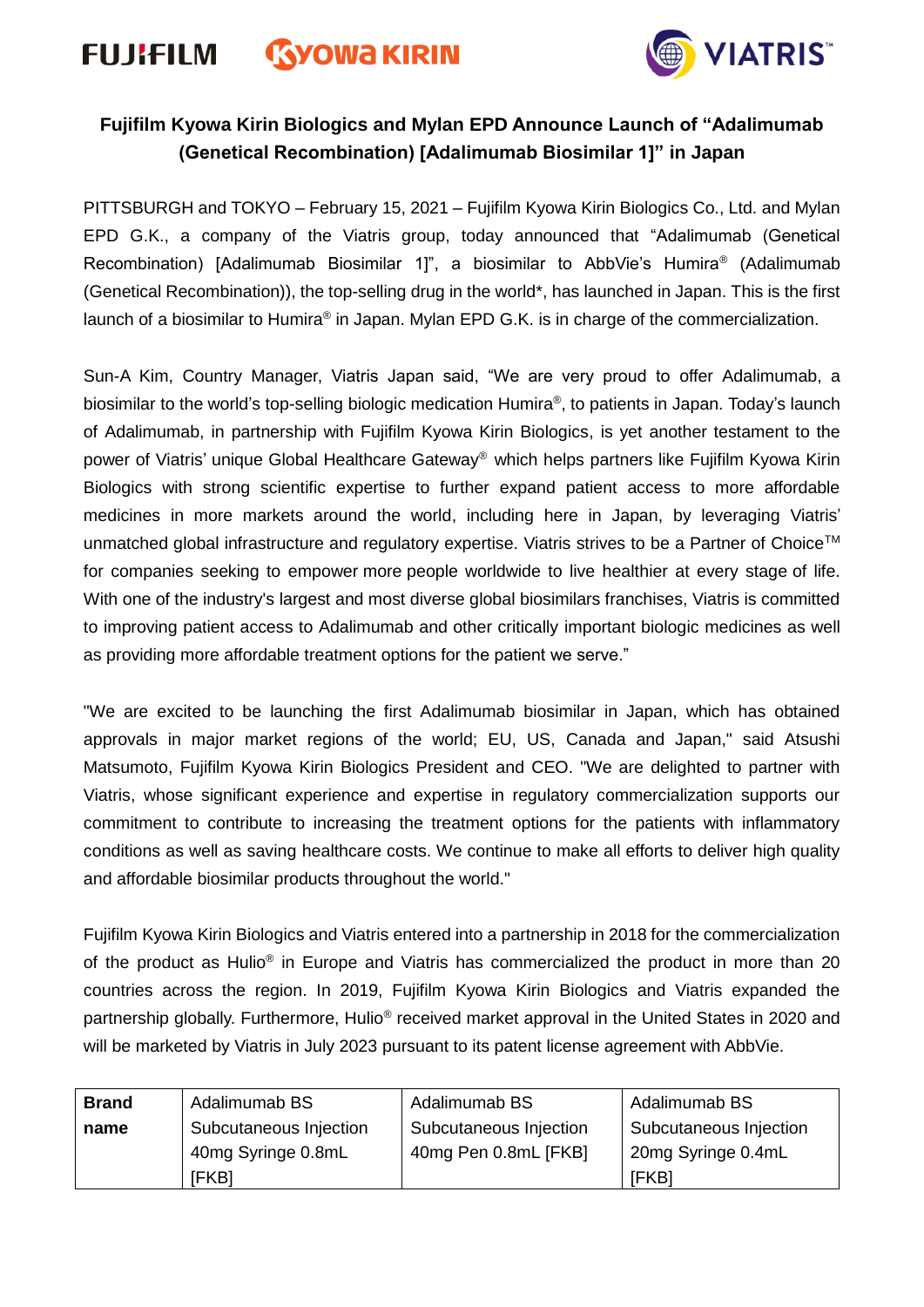| <b>Generic</b>     |                                                                |                      |  |  |
|--------------------|----------------------------------------------------------------|----------------------|--|--|
| name               | Adalimumab (Genetical Recombination) [Adalimumab Biosimilar 1] |                      |  |  |
| <b>Indications</b> | Rheumatoid Arthritis (including prevention of structural       | Polyarticular-course |  |  |
|                    | damage of joints)                                              | Juvenile Idiopathic  |  |  |
|                    | The following diseases inadequately controlled by              | <b>Arthritis</b>     |  |  |
|                    | existing therapies:                                            |                      |  |  |
|                    | Polyarticular-course Juvenile Idiopathic Arthritis             |                      |  |  |
|                    | Psoriasis Vulgaris, Arthritic Psoriasis, Pustular              |                      |  |  |
|                    | Psoriasis, Ankylosing Spondylitis, Entero-Behcet's             |                      |  |  |
|                    | <b>Disease</b>                                                 |                      |  |  |
|                    | Remission induction and maintenance therapy for                |                      |  |  |
|                    | moderately or severely active Crohn's Disease (limited         |                      |  |  |
|                    | in case of inadequate response to existing therapies)          |                      |  |  |
| <b>Market</b>      |                                                                |                      |  |  |
| <b>Approval</b>    | June 29, 2020                                                  |                      |  |  |
| date               |                                                                |                      |  |  |
| Listing            |                                                                |                      |  |  |
| date of the        | November 25, 2020                                              |                      |  |  |
| standard           |                                                                |                      |  |  |
| drug price         |                                                                |                      |  |  |

*\*Humira had brand sales of approximately \$26.9billion globally for the 12 months ending December 2019, according to IQVIA.*

## **About Fujifilm Kyowa Kirin Biologics**

Fujifilm Kyowa Kirin Biologics was established by FUJIFILM Corporation (President: Kenji Sukeno; hereinafter "Fujifilm") and Kyowa Kirin Co., Ltd. (President and CEO: Masashi Miyamoto, hereinafter "Kyowa Kirin") on March 27, 2012 as a company for developing, manufacturing, and marketing biosimilars.

By merging the technologies in advanced production, quality control and analysis which Fujifilm has developed over many years through its photographic film business, with the proprietary technologies and know-how which Kyowa Kirin has accumulated through its biopharmaceutical R&D and manufacturing, Fujifilm Kyowa Kirin Biologics creates revolutionary production processes and reduces costs for the production of biosimilars. Through this partnership, the company will develop and manufacture reliable, high quality, cost-competitive biosimilar products and commercialize these products in a timely manner. With this strategy, Fujifilm Kyowa Kirin Biologics aims to hold a leading position in the expanding biosimilar market.

You can learn more about the business at: [fujifilmkyowakirin-biologics.com](http://fujifilmkyowakirin-biologics.com/en/index.html)